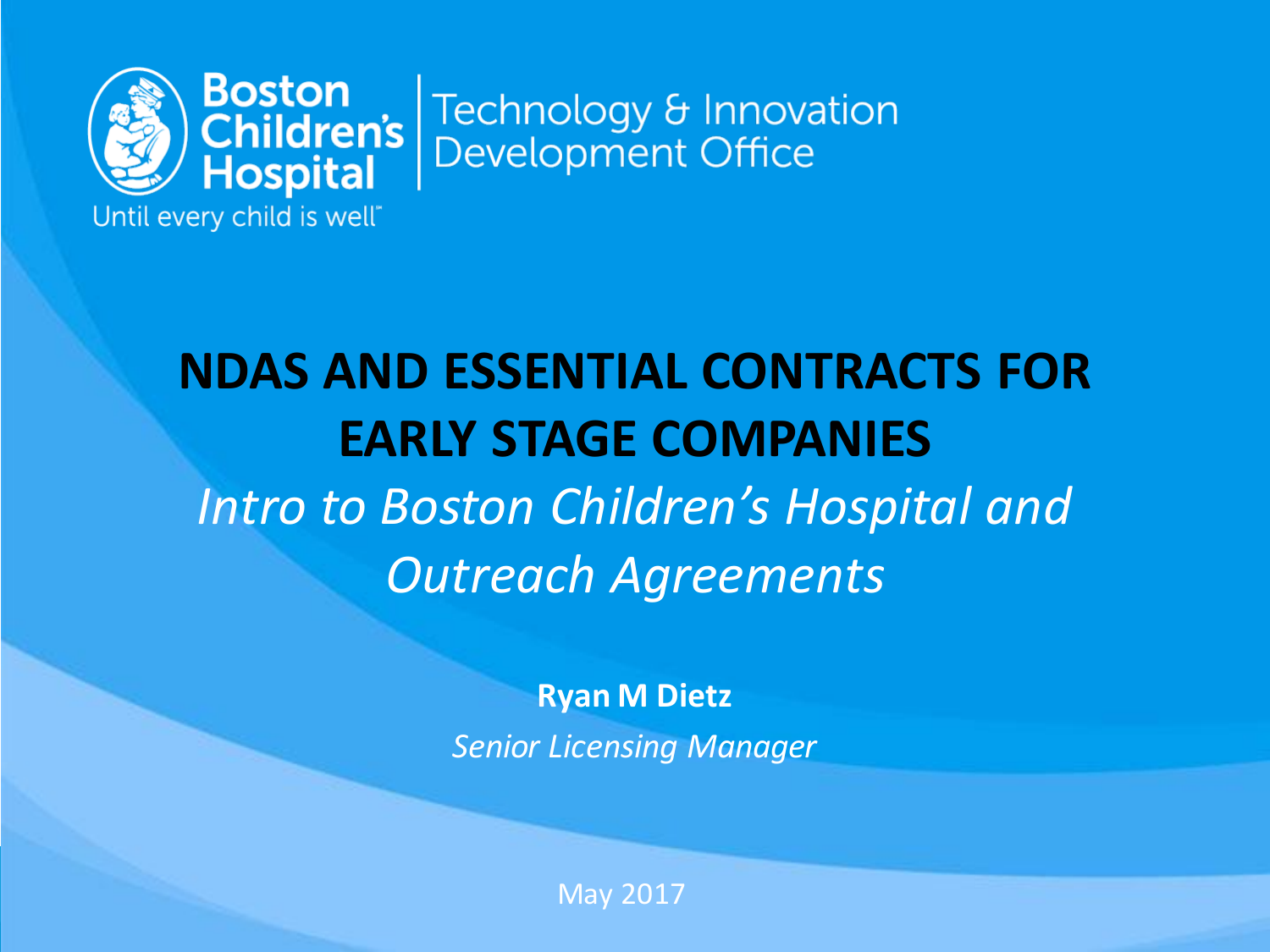## **About Boston Children's Research Endeavor**

| <b>Largest number</b> of publications<br>by a pediatric research institution<br>in the <i>most influential</i> journals. | 2 Nobel prizes                    |
|--------------------------------------------------------------------------------------------------------------------------|-----------------------------------|
| > 950,000 sq. ft. of research                                                                                            | <b>12</b> members of the National |
| space.                                                                                                                   | <b>Academy of Medicine</b>        |
| <b>Top recipient of NIH funding</b>                                                                                      | <b>8</b> members of the National  |
| among pediatric hospitals                                                                                                | <b>Academy of Science</b>         |
| <b>5th largest recipient of NIH</b>                                                                                      | <b>10 Howard Hughes Medical</b>   |
| funding of all academic medical                                                                                          | Institute Investigators (30% of   |
| centers                                                                                                                  | <b>HMS HHMI investigators)</b>    |



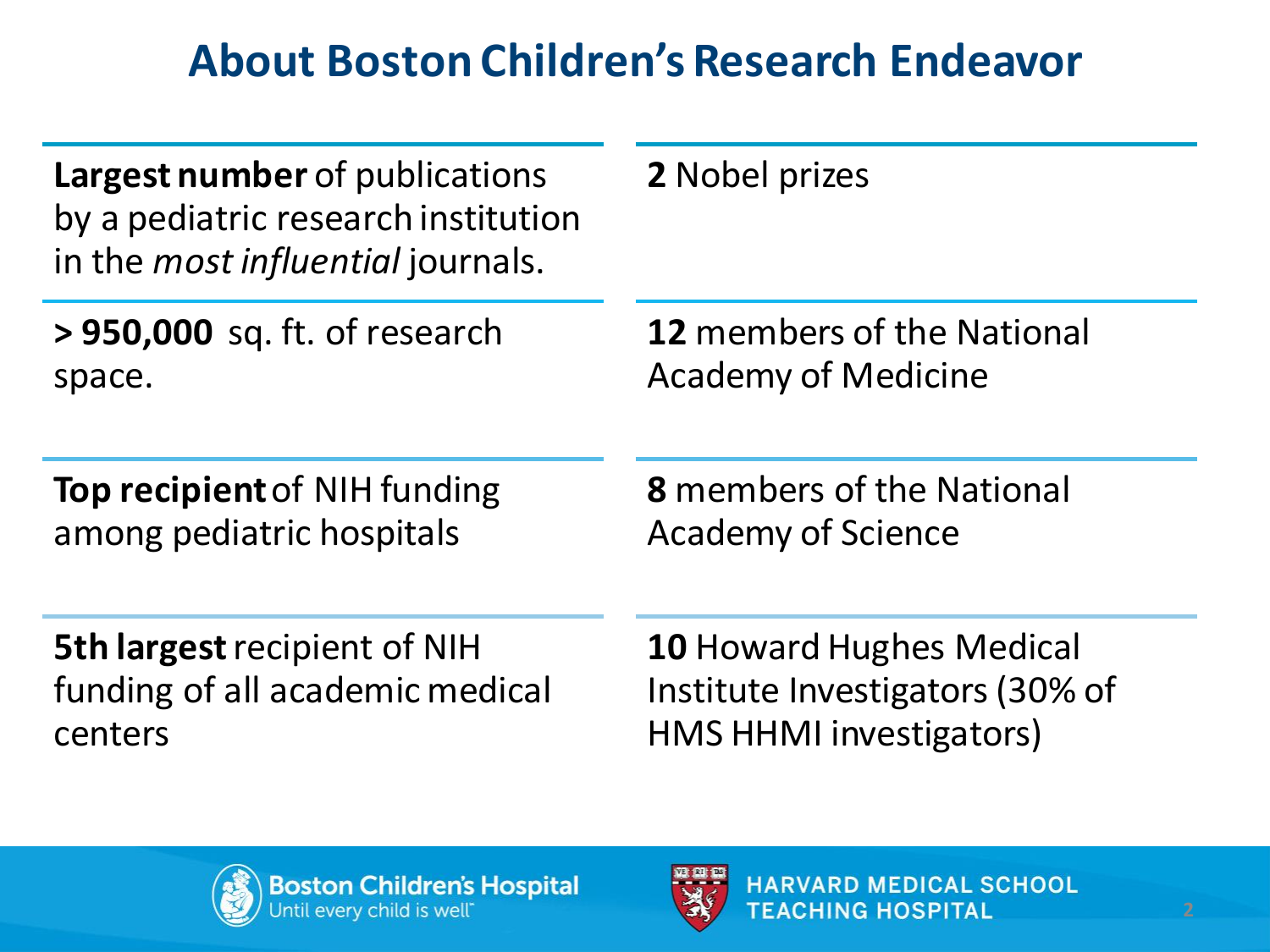## **Technology & Innovation Development Office Mission**

Maximizing the impact of Boston Children's innovations on patient health while enhancing the research endeavor

#### **TIDO Services**

- •Identify research and discoveries with commercial potential
- •Build commercialization strategy (marketing, Intellectual Property Protection)
- •Manage BCH intellectual property
- •Fund proof-of-concept (**Technology Development Fund**)
- •Structure Commercial Deals:
	- Confidentiality agreements
	- License agreements
	- Startup companies
	- Industry sponsored research agreements
	- Collaboration agreements
- •Manage relationships with partners
- •Research Support
	- Material transfer agreements

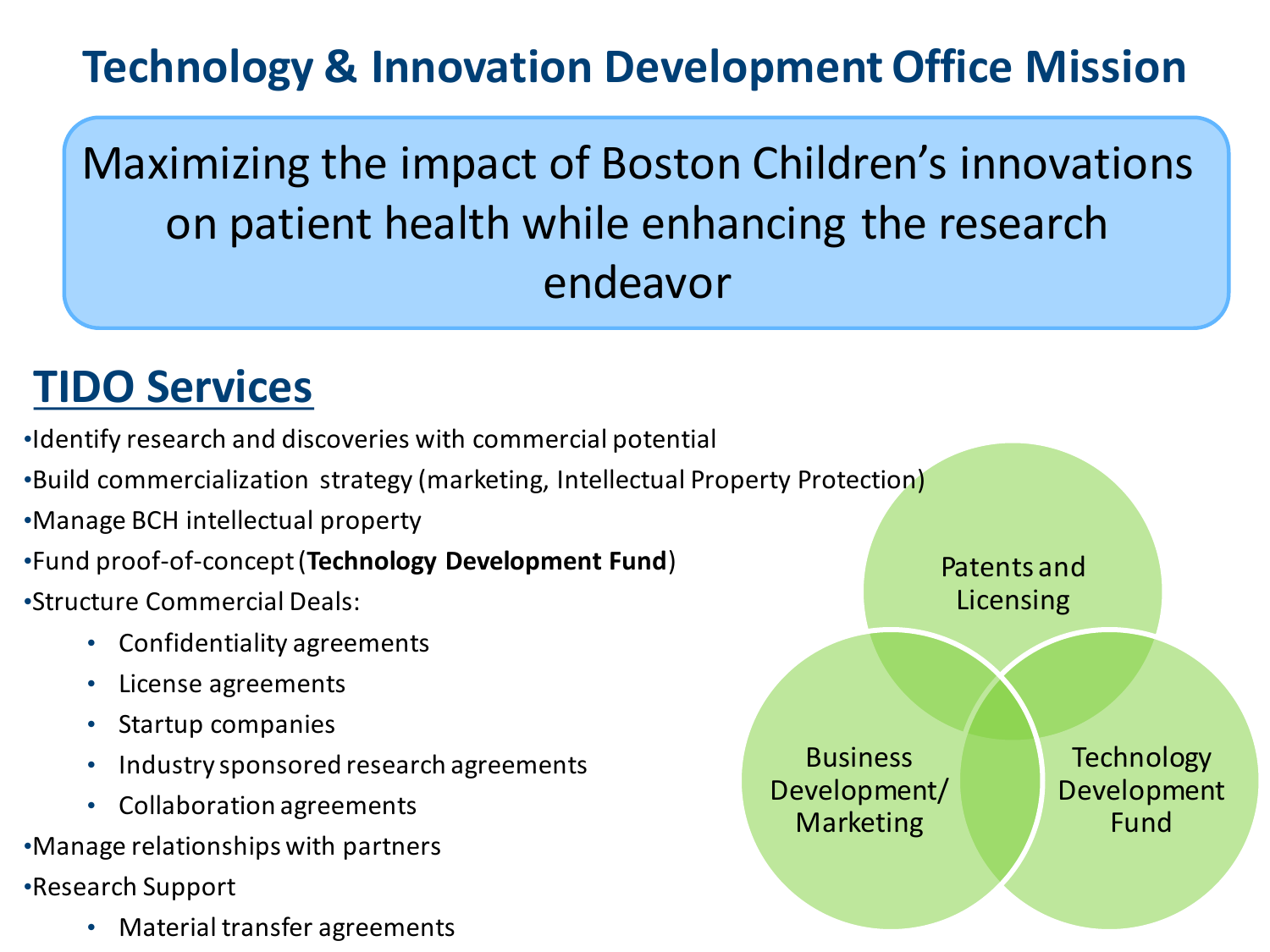## **Examples of Boston Children's Startups**



one of its "Fierce 15" Biotech Companies of 2016



# moderna

messenger therapeutics



**Boston Children's Hospital**<br>Until every child is well<sup>-</sup>



**HARVARD MEDICAL SCHOOL TEACHING HOSPITAL**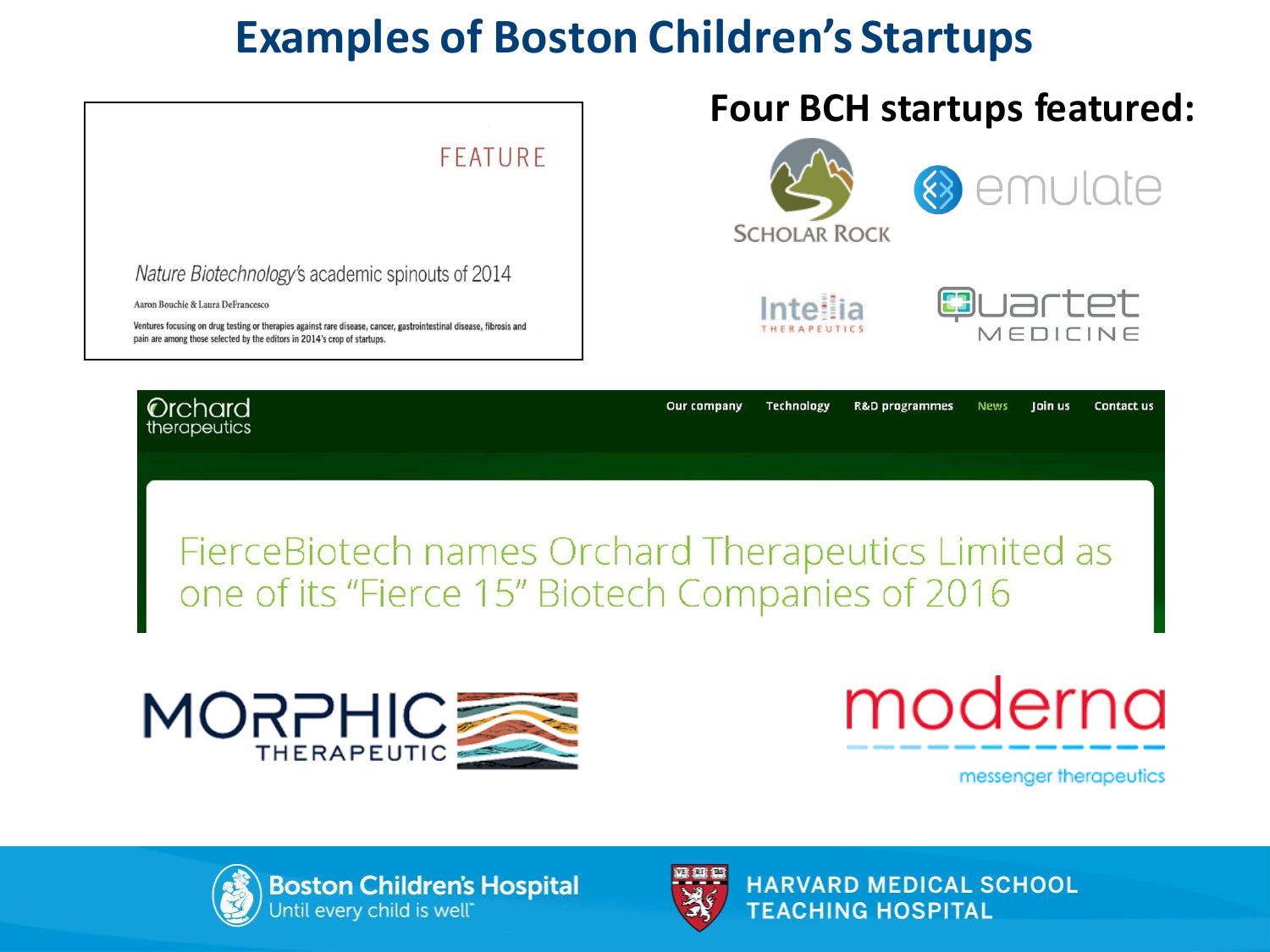# **Selected Boston Children's Startup Companies**





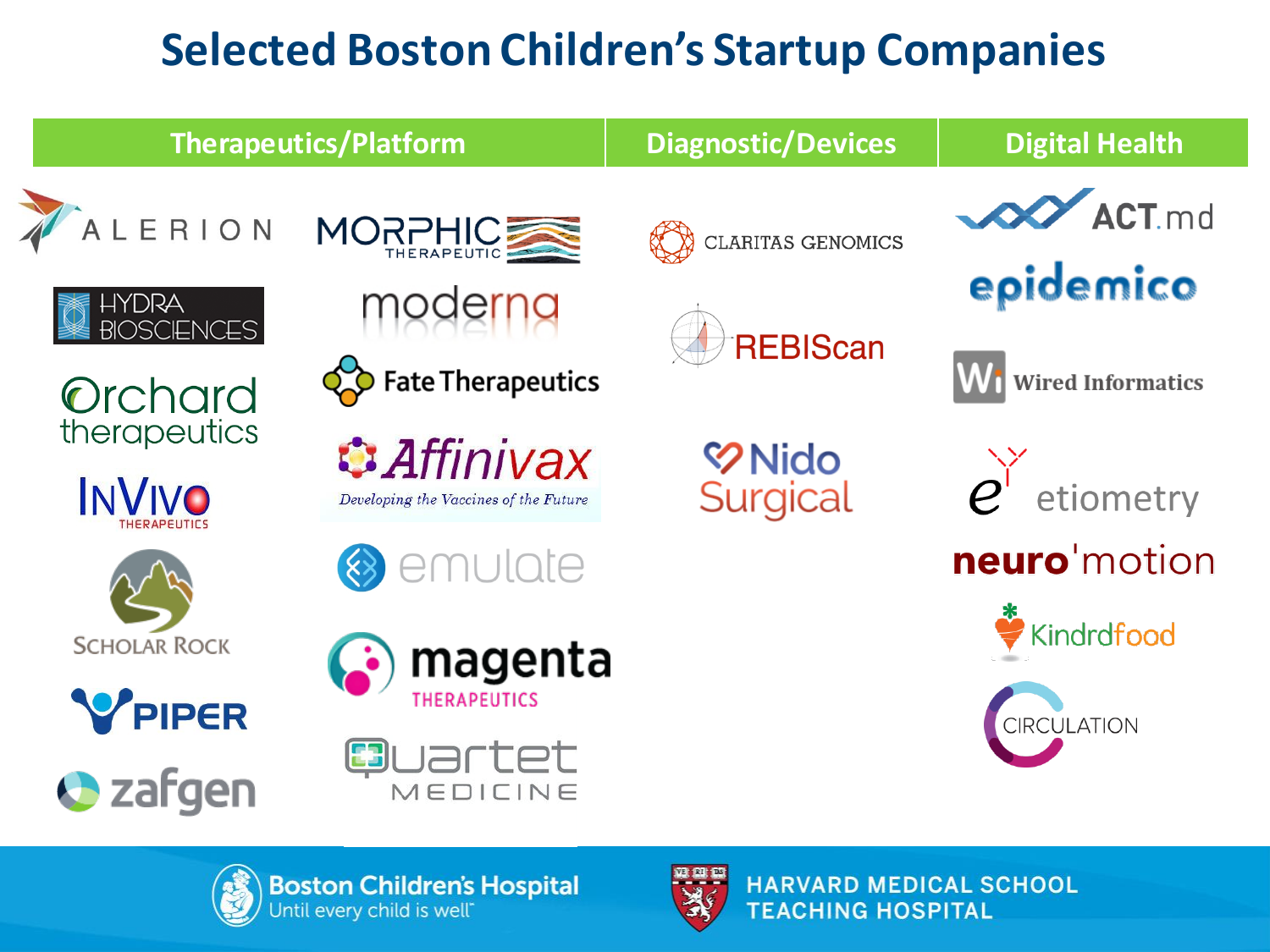# **Early Stage (Outreach) Agreements**

#### **Agreements should be based upon:**

**Need - Type/stage of company - Type of produce/technology**

**CDA/NDA**

- **- Why?** 
	- **- Can you make progress w/o disclosing IP?**
- **- What are you protecting?**
	- **- Ideas/strategies, unpublished patents, data, code…**
- **- Key clauses:**
	- **- define information; ownership; limitations on use; exceptions; term and tail.**